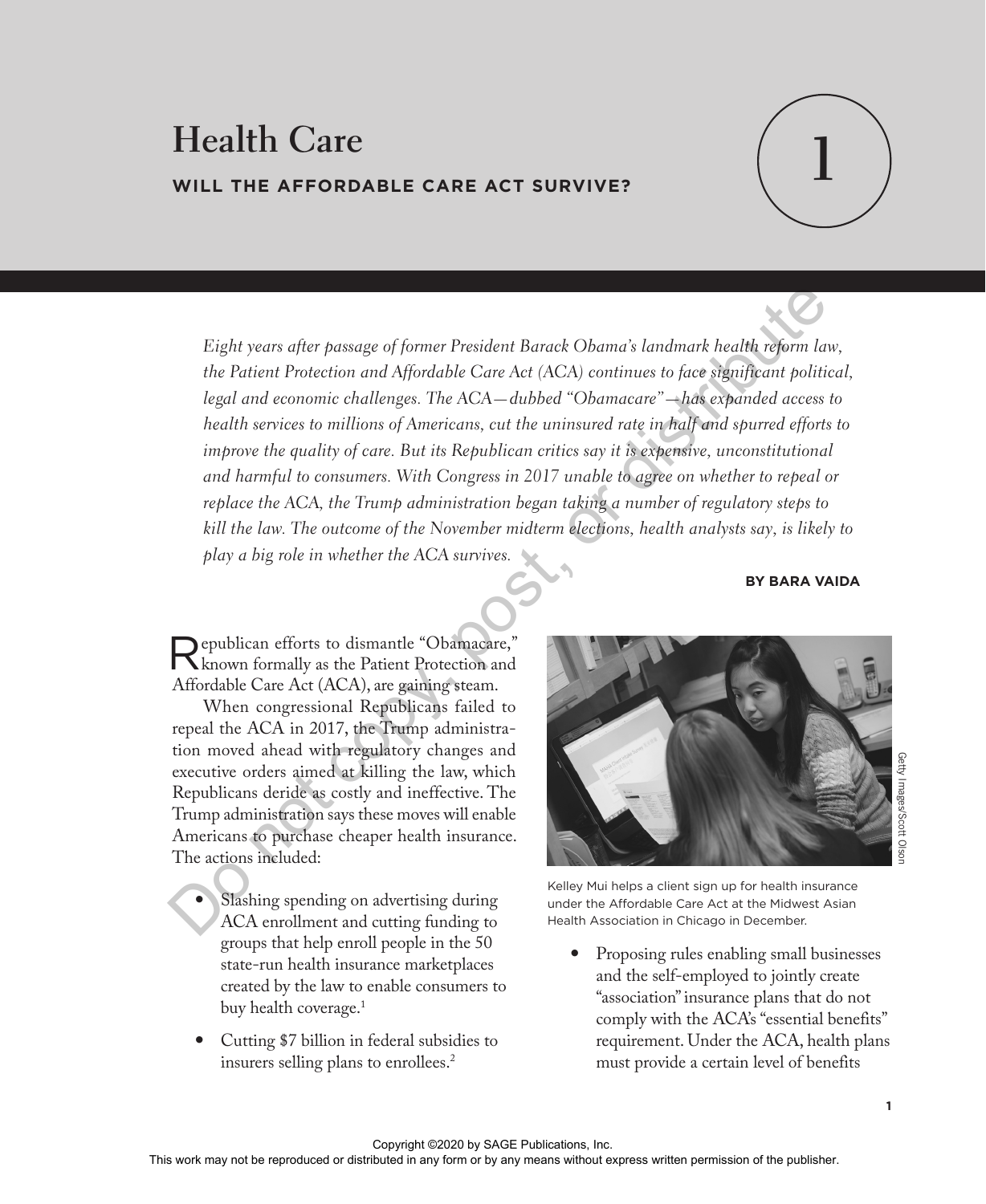in 10 categories, including maternity care, mental health, substance abuse and prescription drugs.3

 Refusing to fight a lawsuit brought by 20 states that argues the ACA, including a requirement that insurers cover preexisting conditions, is unconstitutional. If the suit succeeds, insurers could either refuse to cover the sick or charge them substantially more than the healthy.4

In addition, as part of a broader tax cut bill enacted last year, Congress repealed the requirement that Americans pay a penalty if they do not have health insurance.

Because of these changes, the Congressional Budget Office (CBO) projects that premiums for those buying individual plans in 2019 will increase, on average, 15 percent and the number of uninsured Americans will rise to 35 million by 2028—from 29 million in  $2018<sup>5</sup>$ 

"We've essentially gutted" Obamacare, President Trump said at a Republican campaign rally in Nevada on June 23.6

The administration said it opposes the ACA because "for seven years, our health care system has presumed that the federal government can order every American to buy health insurance, whether they want it or not; that bureaucrats in Washington, D.C., know better than patients and doctors."7

Former President Barack Obama rejected these criticisms. Because of the ACA, he said in 2017, "more than 90 percent of Americans know the security of health insurance. Health care costs, while still rising, have been rising at the slowest pace in 50 years. . . . Paying more, or being denied insurance altogether due to a preexisting condition—we made that a thing of the past."8

## Mixed Picture

Despite all the uncertainty, the law's advocates expect ACA plans to be available in every county in 2019, says Larry Levitt, senior vice president for health reform at the Kaiser Family Foundation, a San Francisco group that studies health care.



Senate Majority Leader Mitch McConnell and an aide leave the Senate floor in July 2017 after a motion on a Republican plan to replace the Affordable Care Act failed.

#### **2** ISSUES FOR DEBATE IN SOCIAL POLICY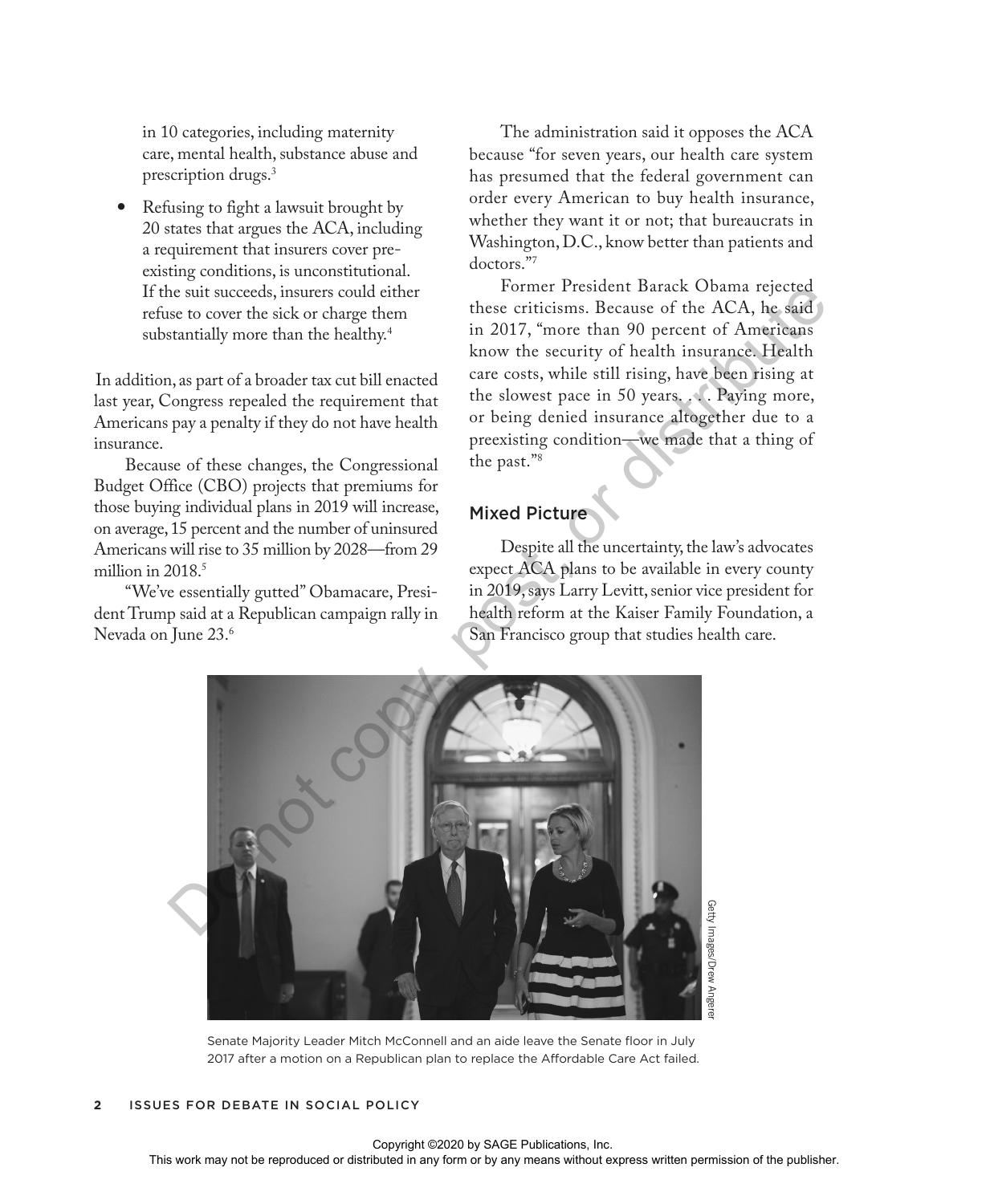## **Chronology**

## **2017**

#### *July*

After weeks of debate, the Senate fails to repeal the Affordable Care Act after Sen. John McCain, R-Ariz., decides not to support the repeal effort.

## *August*

A bipartisan group of senators, led by Lamar Alexander, R-Tenn., and Patty Murray, D-Wash., announce they are working together to develop legislation that would provide cost-sharing funds to insurers to cover the sick and stabilize the health insurance market: the effort goes nowhere. . . . Several large insurers, including UnitedHealthcare, announce they will no longer offer plans on the ACA marketplaces in 2018. . . . The Trump administration slashes advertising and outreach to consumers for the ACA's 2018 enrollment period. exerge throughout the repeated one of sometimes and the D<sup>o</sup> scenariop include the section of the DO scenario and Particular Cause CA algorities (are the the Mexican converte in the word of the present and Particular conve

#### *September*

The U.S. Department of Health and Human Services (HHS) tells reporters it will shut the federal ACA enrollment site every Sunday for 12 hours, except for one, during the enrollment period. Officials say the shutdown is due to site maintenance. . . . Sens. Lindsey Graham, R-S.C., and Bill Cassidy, R-La., try to move another bill to repeal the ACA to the floor but fail to garner enough votes.

## *October*

President Trump signs an executive order ending \$7 billion in cost-sharing payments to insurers that helped low-income consumers pay out-of-pocket medical costs. Insurers make up for the lost fees by increasing premiums.

## *November*

ACA enrollment begins for 2018, but the enrollment period is cut from 12 weeks to six.

## *December*

As part of a major tax bill, Congress eliminates the penalty Americans were to pay if they did not have health insurance.

## **2018**

## *February*

The Trump administration proposes rules to increase the duration of short-term health plans, which cover catastrophic health costs, but with few of the 10 "essential benefits" required under most ACA plans. Consumer advocates fear the regulations would siphon healthy people away from the ACA marketplaces.

## *April*

The Health and Human Services Department reports that 11.8 million people purchased health insurance coverage through the ACA's marketplaces, a slight decline from 2017.

## *May*

The uninsured rate remains largely unchanged in 2018 at about 9 percent of all Americans, down from 17 percent in 2013, according to the Centers for Disease Control and Prevention. . . . The Congressional Budget Office projects that 2019 premiums for those buying individual plans will likely rise 15 percent and the number of uninsured Americans will increase to 35 million by 2028, up from 29 million in 2018.

## *June*

The Trump administration sides with 20 state attorneys general who are suing the federal government. The suit argues that with the elimination of the penalty the uninsured must pay, Obamacare is now unconstitutional. . . . HHS proposes rules to allow small businesses and associations to jointly offer health plans without some benefits currently required by the ACA. . . . Virginia becomes the 33rd state to expand its Medicaid program

## *July*

The Trump administration suspends riskadjustment payments to insurers, which compensate insurers that enroll large numbers of unhealthy people; it later reverses course and keeps the payments.

Copyright ©2020 by SAGE Publications, Inc.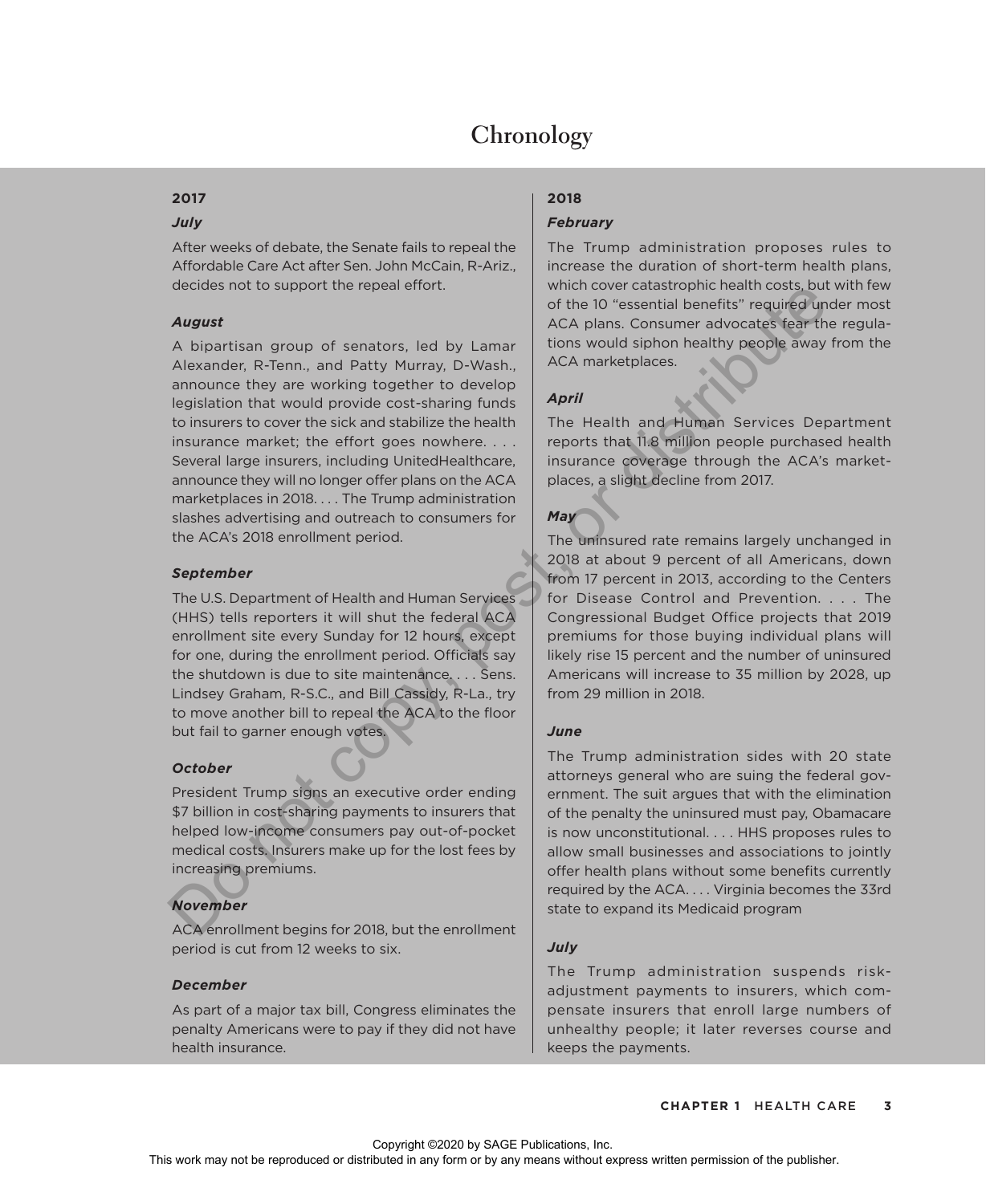For 2018, according to Levitt, about 25 million people have coverage through insurance plans created by the ACA—11.8 million through the health insurance marketplaces and 12 million to 15 million through the expansion of Medicaid, the joint federal and state program that subsidizes health insurance for low-income Americans and those with disabilities. Under the ACA, states can get extra federal assistance to expand their Medicaid programs.

The percentage of uninsured—children and adults—has been cut almost in half since the law was fully implemented, from 17 percent of Americans in 2013 to 9.1 percent in 2017, according to the Centers for Disease Control and Prevention and the Kaiser Family Foundation.<sup>9</sup>

The federal government has experimented with more than 40 new health insurance payment models, involving 18 million patients, through the Medicaid and Medicare programs. (Medicare is the federal health insurance program for those 65 or older.) The government expects the models, which aim to provide better care at lower cost, to save it \$34 billion by 2026.

But premiums are likely to increase in 2019, according to analysts and the CBO, because of uncertainty about the future of the health care markets and the loss of subsidies. As of June 30, insurers proposed changes in premium rates ranging from a decline of 12 percent for some plans offered in Minnesota to an increase of 64 percent for some in Virginia. The projections come on top of premium increases in the previous two years. In 2017, for example, the average premium rose  $22$  percent.<sup>10</sup>

The ACA exchanges open for 2019 enrollment on Nov. 1, and analysts are unsure how many people will purchase plans. For people who do not qualify for subsidies, premiums may be too high. To help middle-income Americans get coverage, the ACA provides a sliding scale of subsidies based on income. For example, subsidies are available for a family of four making between \$47,100 and \$94,200.11

Rising premiums already have caused more than 4 million working-age people to become newly uninsured since 2016, according to a May 2018 study by the Commonwealth Foundation, a free-market think tank.12

"These reports show that the high-price plans on the individual market are unaffordable and forcing unsubsidized middle-class consumers to drop coverage," said Seema Verma, the administrator of the Centers for Medicare and Medicaid Services, which oversees those two programs.<sup>13</sup>

## ACA and the States

As the Trump administration weakens ACA regulations, some states are taking steps to stabilize the insurance markets or expand Medicaid.

New Jersey and Vermont adopted individual mandates in 2018, requiring their residents to have health insurance or pay a penalty. Previously, only Massachusetts had an individual mandate. Such measures have advanced in Connecticut, Maryland, and the District of Columbia but have not yet been enacted into law. Lawmakers in California, Hawaii, Minnesota, New York, and Rhode Island also are weighing state individual-mandate measures.<sup>14</sup> o expand their Medicaid programs. ACA and the States<br>
evertentage of unimated-children and<br>
scheen cut almost in half since the law<br>
regulations, some states are taking steps to stabilize<br>
absolute and  $\sim$  the incural of

Other states are considering or have passed reinsurance programs, which reimburse insurers for a portion of residents' medical claims filed through the ACA exchanges. Alaska, Minnesota, Oregon, and Wisconsin have approved such plans, while Colorado, Connecticut, Hawaii, Louisiana, Maryland, Missouri, New Jersey, Oklahoma, and Washington are working on reinsurance proposals.15

Individual mandates and state-subsidized reinsurance programs could ensure the ACA marketplaces survive and help stem premium increases, experts said. "I think there's still a window of opportunity for states to do something and have an impact on 2019 premiums," said Sabrina Corlette, a research professor at Georgetown University's Health Policy Institute.16

States also continue to expand their Medicaid programs. In some states only the poorest Americans with children or people with disabilities could access Medicaid. The ACA aimed to broaden eligibility and increase Medicaid payments to states.

Initially, 25 states with governors who opposed the ACA chose not to expand their Medicaid programs, but 19 states have since reversed course. In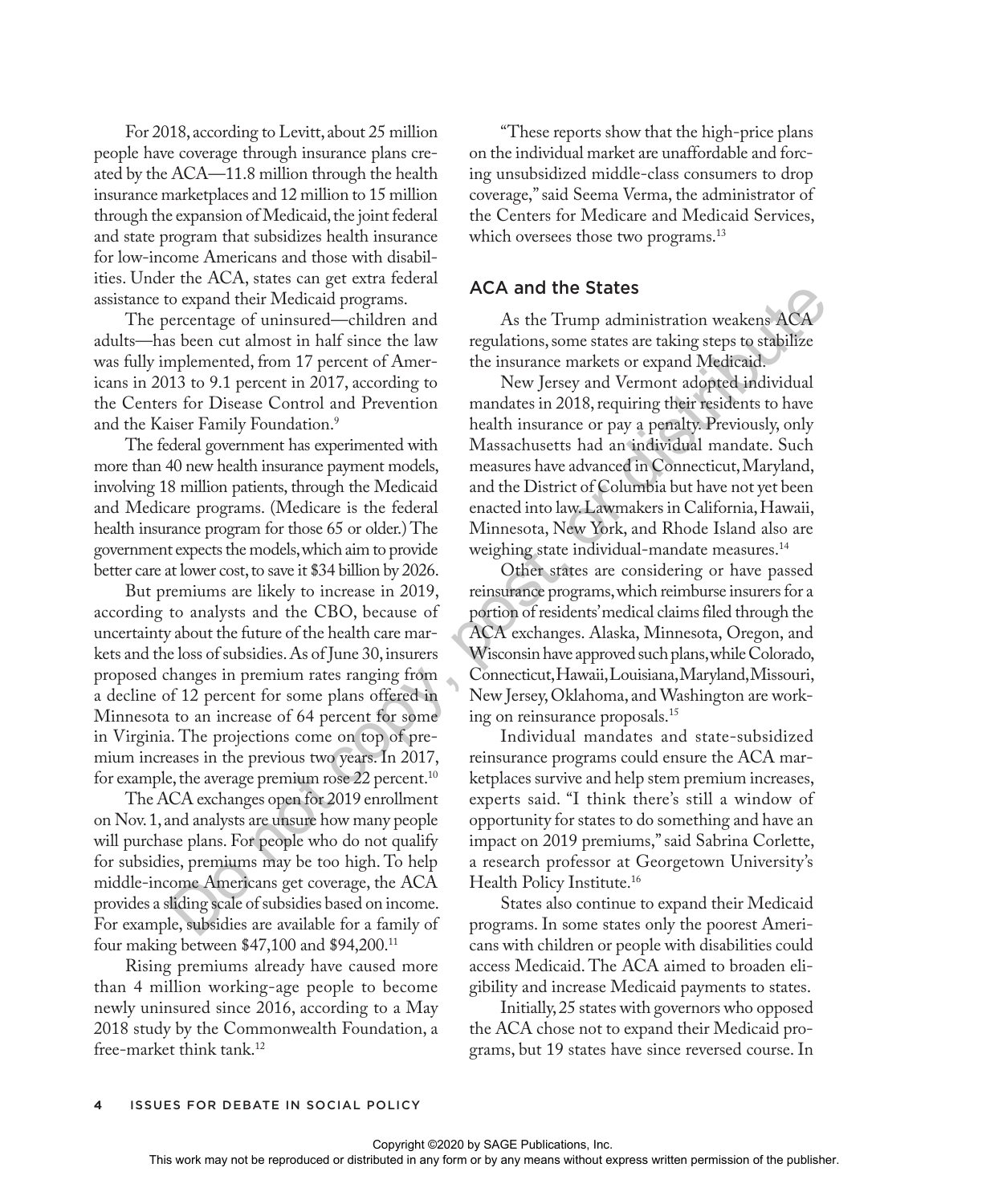June, Virginia became the 33rd state, in addition to D.C., to expand Medicaid. Voters in Utah and potentially Nebraska and Idaho will be able to vote on a ballot measure this fall on whether their states should expand access to Medicaid, and Florida and Texas might also consider expanding their programs, says Jeff Myers, CEO of Medicaid Health Plans of America, which represents health insurers that provide Medicaid services.

"Most people forget that the ACA was a Medicaid expansion bill," says Myers. And because so many states have now expanded the program, he says, "the ACA is deeply ingrained. I don't think [Congress] can overturn it."

Currently, more than 75 million Americans have access to Medicaid—approximately 17 million more than before the ACA was enacted, according to a PricewaterhouseCoopers 2017 report.<sup>17</sup>

#### Campaign Debates

Despite the Medicaid expansion, a number of Republican-controlled states continue to fight the ACA in the courts, and their efforts could affect November's midterm elections.

In February, 20 state attorneys general sued the federal government, arguing that the ACA is unconstitutional because Congress repealed the penalty Americans had to pay if they did not have health insurance. The individual mandate seeks to ensure a strong health insurance market by forcing younger and healthier Americans to buy coverage. If they declined to do so, they were to pay a penalty.

When the ACA became law, Republicans first argued that the ACA was unconstitutional because Congress had no authority to assess a penalty, but the Supreme Court disagreed in 2012. "The Affordable Care Act's requirement that certain individuals pay a financial penalty for not obtaining health insurance may reasonably be characterized as a tax," Chief Justice John Roberts wrote, and thus the ACA was constitutional.18

But December's tax legislation "eliminated the tax penalty of the ACA, without eliminating the mandate itself," the states' February lawsuit said. The nation, as a result, "is left with an individual mandate to buy health insurance that lacks any constitutional basis."19

In June, the Trump administration sided with the 20 states by deciding not to contest the suit. Attorney General Jeff Sessions said the Justice Department would not defend the individual mandate and that provisions in the law that prevent insurers from discriminating against people with pre-existing conditions should be struck down. However, the administration said the court should not strike down Medicaid expansion and the health insurance marketplaces.<sup>20</sup>

About 133 million Americans have preexisting conditions, and the ACA provision is politically popular: 76 percent of respondents said they want to see the federal government maintain protections for pre-existing conditions, according to a June 2018 Kaiser Family Foundation poll. A Kaiser poll taken a month later found that 63 percent of voters said a candidate's position on continuing protections for those with pre-existing conditions is the "single most important factor," or is a "very important" factor, when determining their vote in November 2018.21 For the state of the state of the state of the state of the state of the propis forger that the ACA was and the nation, as a result, "is left with an indicated copy the ACA is deeply ingrained. I don't this line and the s

## **—Bara Vaida is a freelance writer in Washington, D.C.**

## NOTES

- 1. Juliet Eilperin and Amy Goldstein, "HHS slashes funding to groups helping ACA consumers enroll by up to 92 percent," *The Washington Post*, Sept. 14, 2017, https://tinyurl.com/y73emcpx.
- 2. Anna Wilde Mathews, "Major Health Insurers Anticipated End of Subsidies," *The Wall Street Journal*, Oct. 13, 2017, https://tinyurl.com/ y85g6edl.